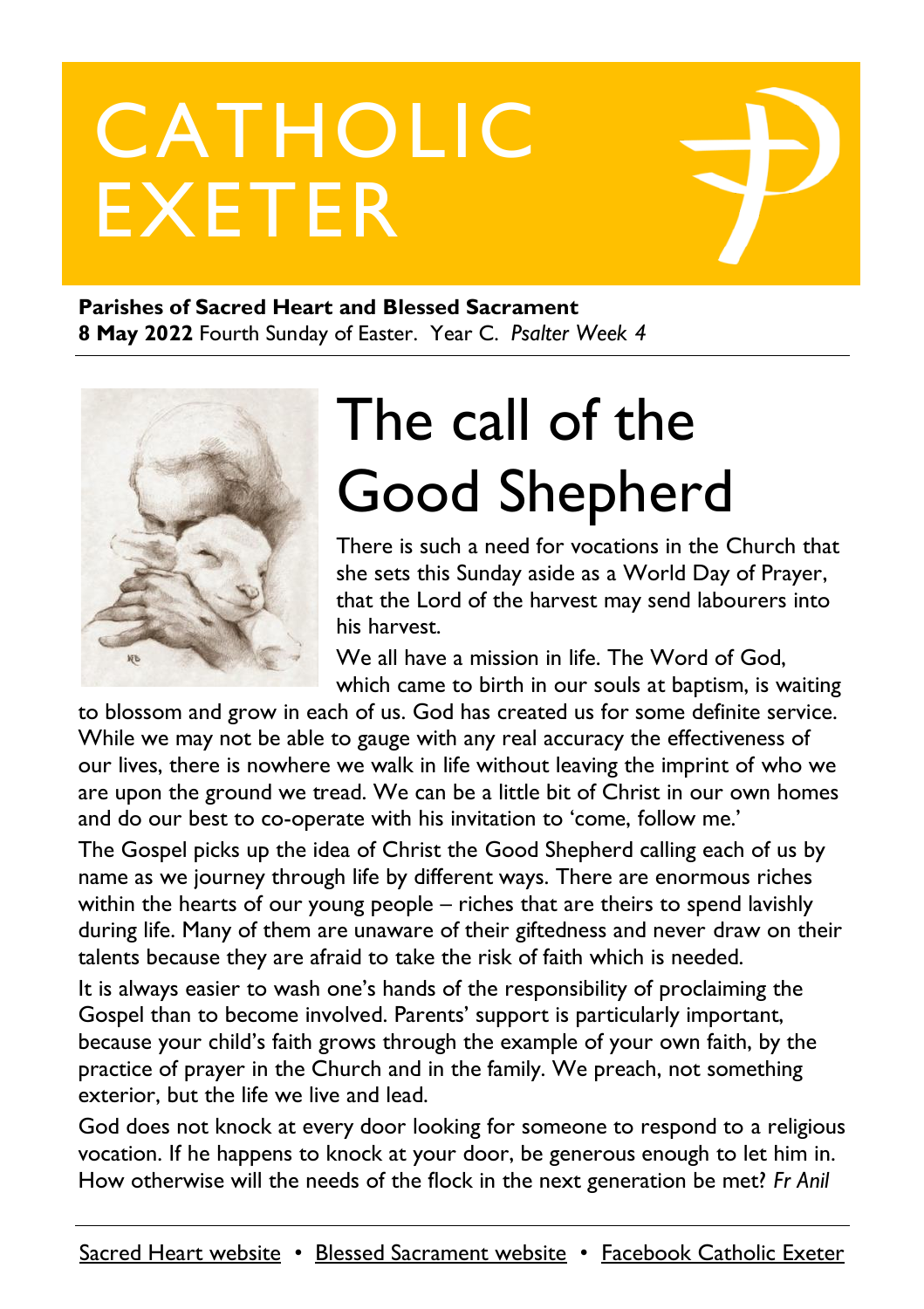# **MASS TIMES** BLESSED SACRAMENT



| <b>Sunday 8 May</b> – Fourth Sunday of Easter |
|-----------------------------------------------|
| World Day of Prayer for Vocations             |

- 8.45am *Blessings on all God's people*
- 10.45am *People of the Parish*
- **5.00pm Holy Hour for Vocations**
- 6.00pm *Teresa McDonagh RIP*

#### **Tuesday 10 May**

6.30pm *For Ukraine*

#### **Wednesday 11 May**

9.30am *For the sick*

#### **Thursday 12 May**

9.30am *Priscilla Carluccio RIP*

#### **Friday 13 May**

6.30pm *John & Dorothy Kirwan RIP*

**Saturday 14 May** – St Matthias, Apostle – Feast

9.30am

#### **Sunday 15 May** – Fifth Sunday of Easter

| 8.45am     | Kath Jenkinson RIP                  |
|------------|-------------------------------------|
| $10.45$ am | Sisters of the Presentation of Mary |
| 6.00pm     | People of the Parish                |

#### Confessions

Saturdays after 9.30am Mass and on reasonable request.

#### Live stream

All Masses and liturgies are now being live-streamed. [Click here](https://www.youtube.com/c/BlessedSacramentExeter)

### Refreshments

Served after 9.30am Mass on Wednesdays.

*If you would be willing to be on a rota to serve refreshments after the 10.45am Mass on Sundays we would love to hear from you. Please contact the Parish Office.*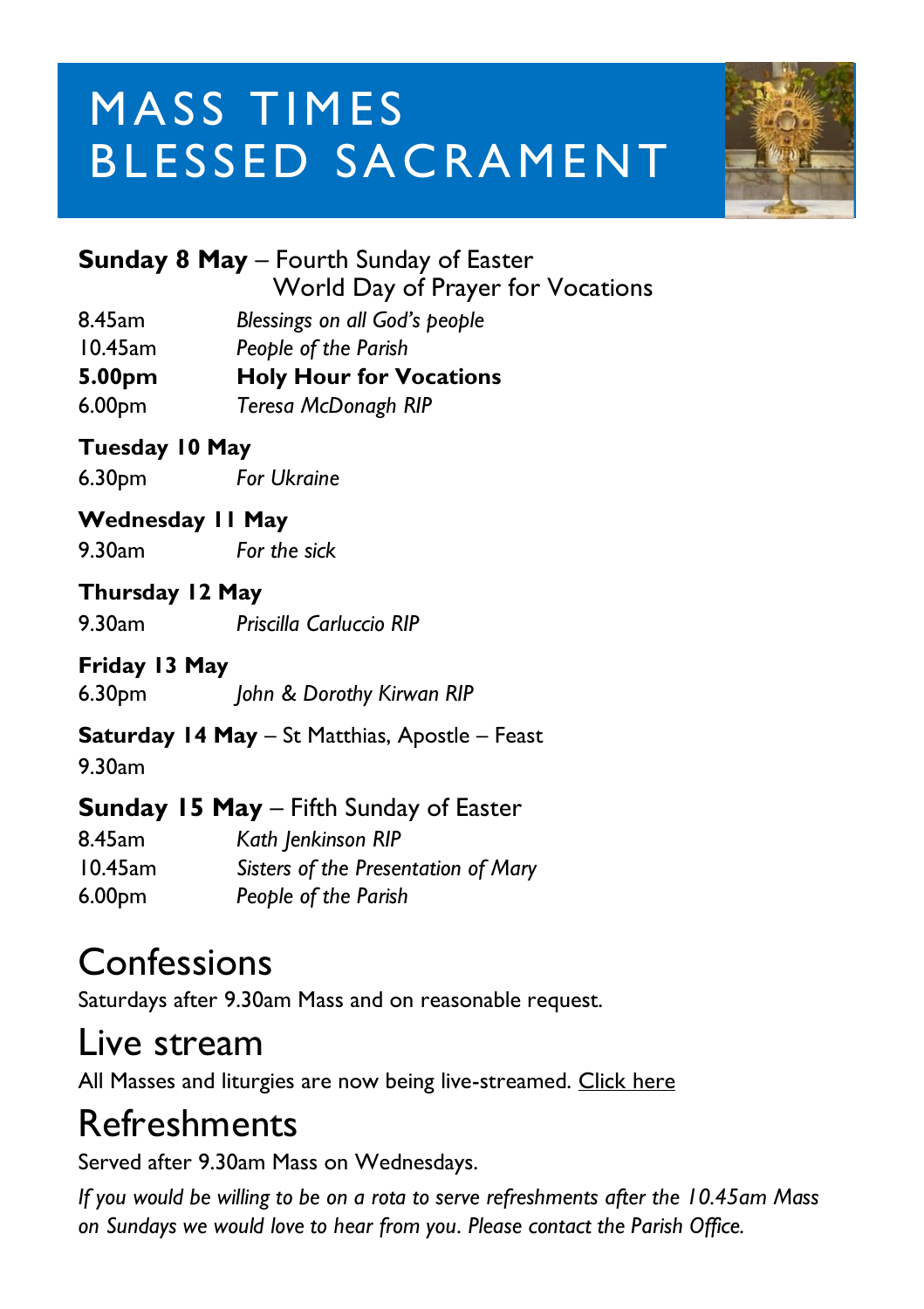# MASS TIMES SACRED HEART



| <b>Sunday 8 May</b> – Fourth Sunday of Easter |  |
|-----------------------------------------------|--|
| World Day of Prayer for Vocations             |  |
|                                               |  |

5.30pm Sat *Private Intention*

9.15am *Bishop Mark*

11.15am *People of the Parish*

#### **5.00pm Holy Hour for Vocations**

#### **Monday 9 May**

10.00am *For Ukraine*

#### **Tuesday 10 May**

10.00am *Holy Souls (Box)*

#### **Wednesday 11 May**

10.00am *Hilda Sturge RIP*

#### **Thursday 12 May**

10.00am *Private Intention*

**Friday 13 May** 10.00am *In Thanksgiving*

#### **Saturday 14 May** – St Matthias, Apostle – Feast 10.00am *Private Intention*

#### **Sunday 15 May** – Fifth Sunday of Easter

5.30pm Sat *People of the Parish* 9.15am *Georgette McCulloch RIP* 11.15am *Stephen Bemrose RIP*

#### **Confessions**

Saturdays after 10.00am Mass and 4.00–5.00pm and on reasonable request.

#### Live stream

All Masses and liturgies are now being live-streamed. [Click here.](https://www.youtube.com/channel/UCqZLydKWQ6CqG2utRNBeKmA)

#### Refreshments

Tea & Coffee after Masses on Sunday (9.15am), Tuesday & Saturday

Church open for private prayer from 9.30am until 6.00pm each day.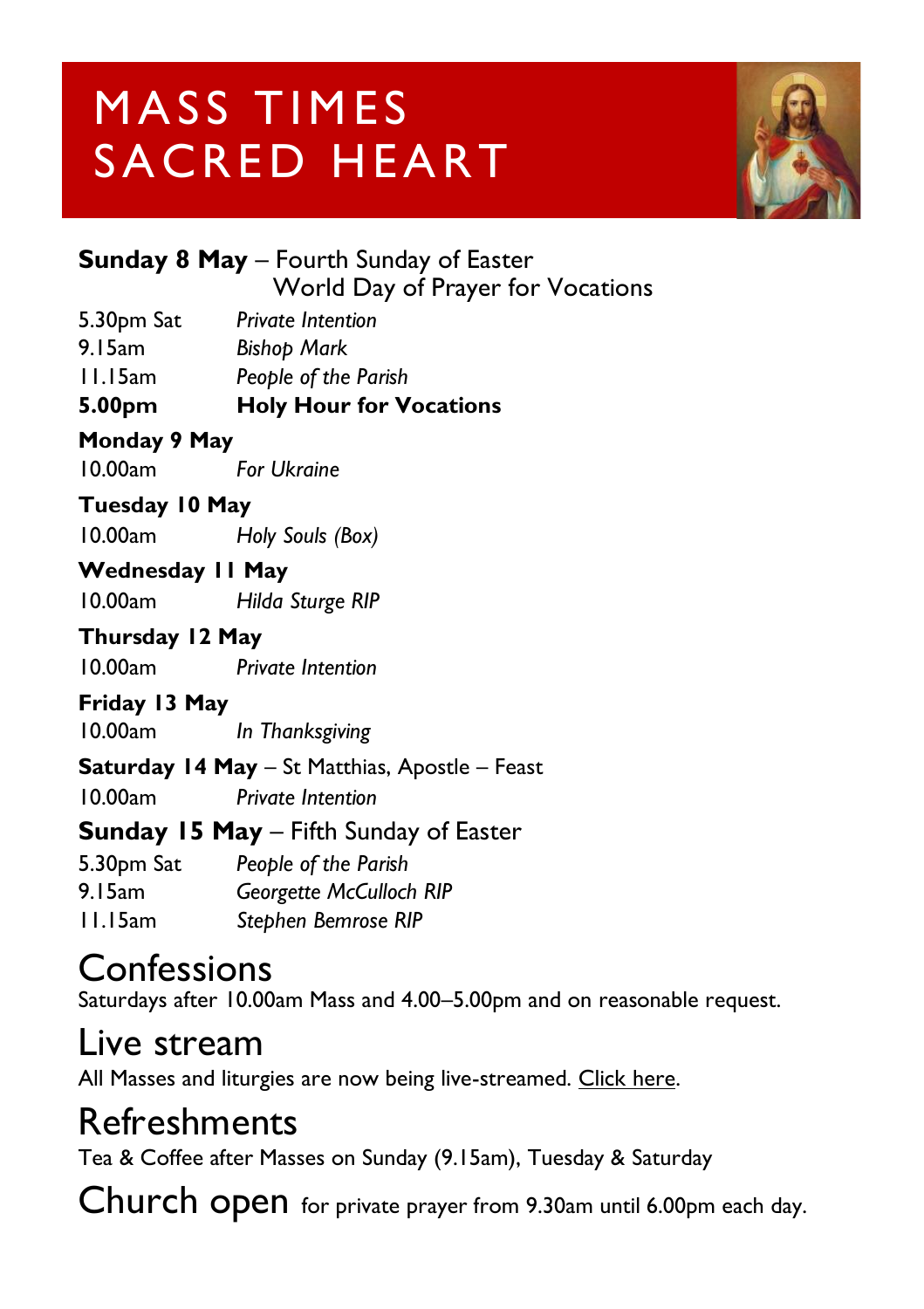# **NEWS**

### Good Shepherd Sunday World Day of Prayer for Vocations

**Sunday 8 May.** Pope Francis writes "Dear friends, on this day in particular, but also in the ordinary pastoral life of our communities, I ask the Church to continue to promote vocations. May she touch the hearts of the faithful and enable each of them to discover with gratitude God's call in their lives, to find courage to, 'yes' to God." There will be a retiring collection at all Masses for the Bishop's Seminarian Fund to help fund the formation of our future priests. There are gift aid envelopes available if you would like to gift aid your donation.

**Holy Hour for Vocations 5.00pm at both Sacred Heart and Blessed Sacrament. All welcome.**

## Baptism Preparation Course

**We are currently taking bookings for the May course.**

**Are you expecting a baby and/or looking to have your child baptised?** We look forward to supporting you in preparation for this important sacrament and welcoming you and your family into the community of the Church. Courses are over two consecutive Saturday mornings from 10:15-12.00 delivered via Zoom. The course dates are: **14/21 May**, 16/23 July and 15/22 October. Godparents are especially welcome to attend the second Saturday session as the role of Godparents is explored. Click on the link at the end of this article to register. If you have any problems call Blessed Sacrament Parish Office 01392 274724. email exeter-heavitree@prcdtr.org.uk [Baptism](https://docs.google.com/forms/d/1bgbx-gDVZaqwyjbRS6c6lJrCh2Jt-5ZQYy-1tPBwM4g/edit) Enquiry form

# Catholic Exeter Forming in Faith

We are now running sessions to watch Bishop Barron's series to grow in our understanding of the Mass. Come to all six or dip in and out each week either way, you will feel inspired and spiritually fed. The next sessions will be on Monday 9 May 10.30am till 12.30pm at Sacred Heart and Tuesday 10 May 7.00 – 9.00pm at Blessed Sacrament. Please come and join us.

## Youth Events Newsletter **[available by clicking here](https://email.workwithgusto.co.uk/t/t-A6F98318701C324C2540EF23F30FEDED)**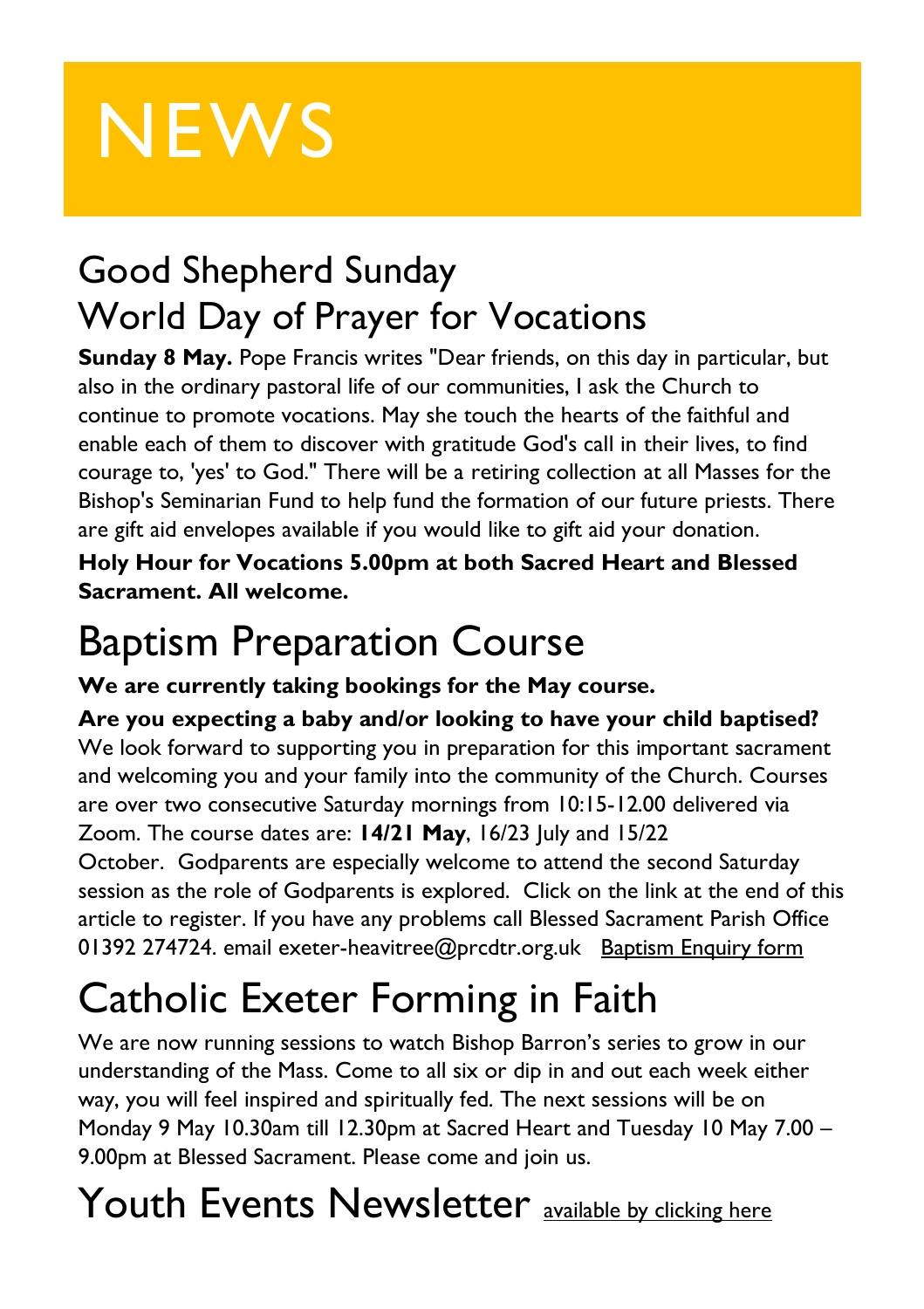### CARITAS & CAFOD PLYMOUTH **CARING FOR CREATION Act today for a better tomorrow**

#### Tuesday 24 May 5-6pm via Zoom

**Rather than a problem to be solved, the world is a joyful mystery to be contemplated with gladness and praise.** Laudato Si #12

As part of Laudato Sí Week 2022, Caritas Plymouth and CAFOD Plymouth invite you to join us at an online event to reflect on our Diocesan Environment Policy, what Pope Francis means by 'integral ecology' and how together we can make a difference as stewards of creation.

> Register below or contact Caritas caritas@prcdtr.org.uk 01364 653421

> > **Book [by clicking](https://linkprotect.cudasvc.com/url?a=https%3a%2f%2femail.workwithgusto.co.uk%2ft%2ft-l-qtkijtt-jltdidjjii-y%2f&c=E,1,LNjO26a09RB5dX1_dmkj0IsFDpIQcurRmqxnG727l5PFSteydM7eayCHTmy5Mq_-j3Sb9iO6UFUqqbIH_1lqwtVRFoc01WikVK5kVkCNTW5Kwxw1sw,,&typo=1) here**

To catch up with our latest news: Caritas April [Newsletter](https://email.workwithgusto.co.uk/t/t-92E98FEB5804515E2540EF23F30FEDED)

## Diocese of Plymouth Environment Policy Annual Review

As missionary disciples, we are invited to be part of the redeeming mission of Christ, and to approach our task with joy and gratitude remembering, 'rather than a problem to be solved, the world is a joyful mystery to be contemplated with gladness and praise' *[Laudato](https://www.vatican.va/content/francesco/en/encyclicals/documents/papa-francesco_20150524_enciclica-laudato-si.html) Si' #12*. Nevertheless, as individuals and as a community of faith, we all know that there are serious environmental challenges. Pope Francis reminds us we are not 'hearing the cry of the poor and the earth'. We 'have grown indifferent to all kinds of wastefulness' *[Fratelli](https://www.vatican.va/content/francesco/en/encyclicals/documents/papa-francesco_20201003_enciclica-fratelli-tutti.html) Tutti #18.*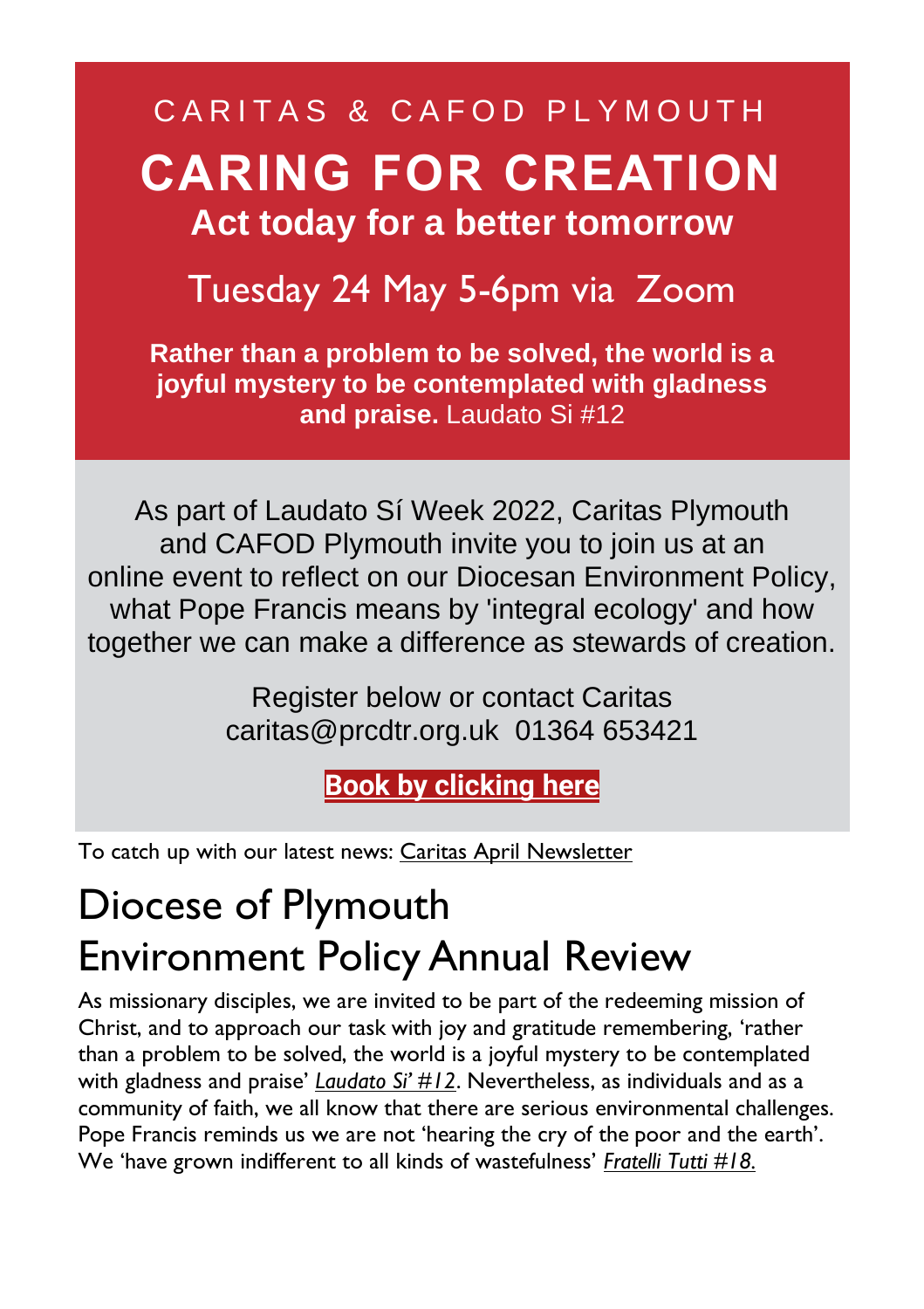As a community, 'we have an obligation to ensure that every person lives with dignity and has sufficient opportunities for his or her integral development' *Fratelli Tutti #118*. Each of us is called to take concrete steps – from reducing



consumption to working for change – to better care for the Creation which God has entrusted to us.

As individuals we can all play our part and, collectively, we can do a great deal.

The Diocese of Plymouth is committed to encouraging and enabling individuals of all ages to take their own

personal action, in solidarity with the poorest and most disadvantaged people, who experience disproportionately, the negative impact of climate change and the exploitation of the earth's resources. You can find out about the progress we are making to achieving our own environmental commitments by clicking this link: [Environment](https://www.plymouth-diocese.org.uk/wp-content/uploads/2022/03/Environmental-Policy-Review-2021-2.pdf) Policy Annual Review.

We welcome comments and feedback. If you are passionate about Care for Creation and would like to support our work please email [caritas@prcdtr.org.uk](mailto:caritas@prcdtr.org.uk)

# Kenyan Educational Sponsorship News

Deacon Kelvin Russell has received the following letter:

Mr Kelvin Re: Appreciation for Your Support

Receive warm greetings from me here at school. I am well the school is also doing good. I take this golden opportunity to really appreciate you and your colleagues for your support. You have given me peace of mind and heart at school. It has also made me concentrate more on my studies. My parents are also grateful to you for being kind-hearted and generous.

I promise to continue working hard to achieve my goals and venture into my career. And hence give back to society. May almighty God shower His blessings unto you abundantly. Yours faithfully Mercy

## Thursday Lunch Club

The Lunch Club has been meeting at the St Richard Reynolds Centre at Blessed Sacrament for fourteen years. We are delighted that as things are opening up we are able to return to meeting fortnightly. Because of this we have some places free and would love to welcome newcomers to join us. If you think you may enjoy a friendly group for lunch either monthly or fortnightly, please get in touch with Di Bish either at clydebish@hotmail.com or on 07940 142124.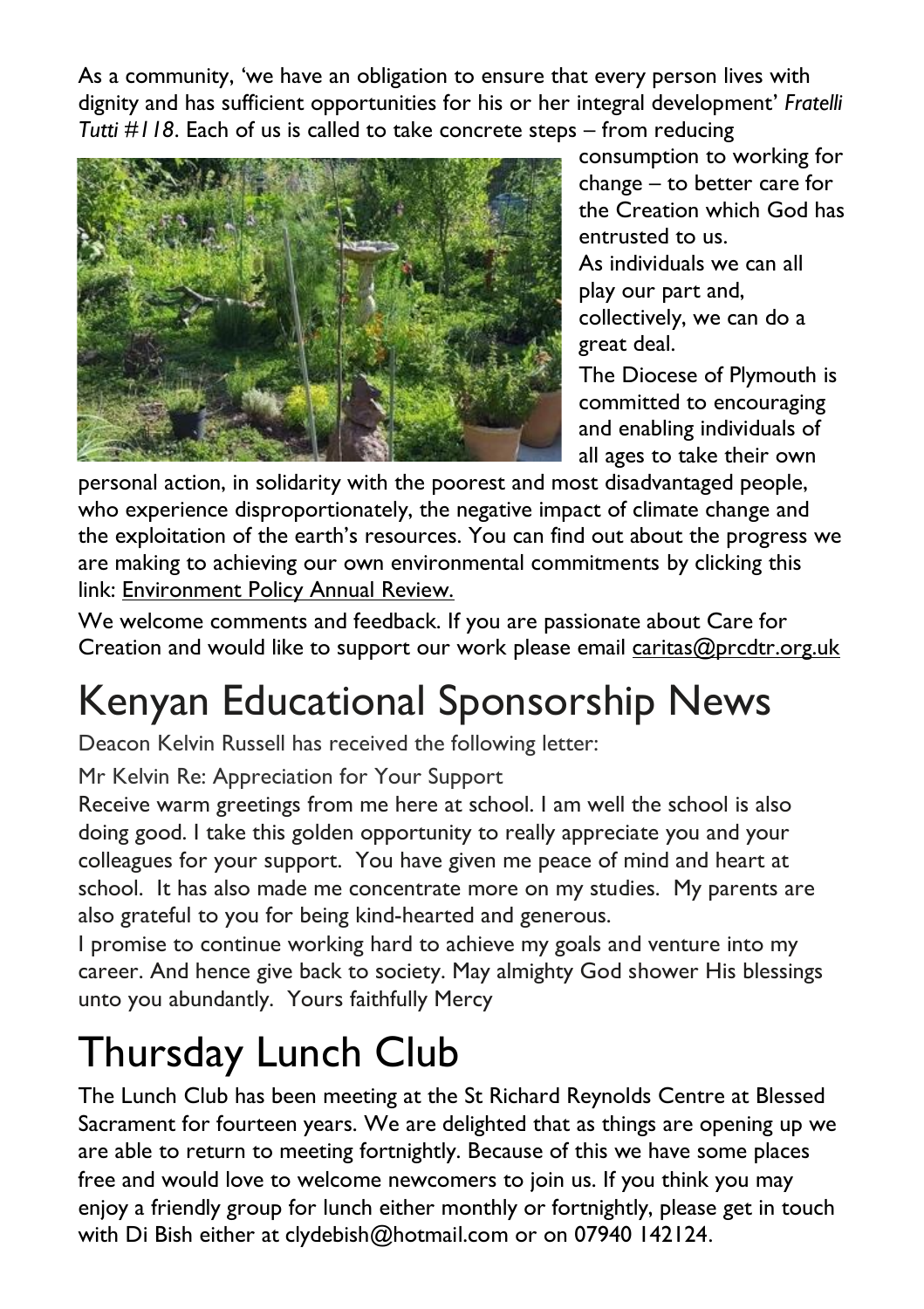# The Life of Christ at Wintershall

The greatest story of all time is movingly recreated with authentic detail, outstanding quality sound and music. The Life of Christ is a passion play not to be missed. It is both educational and entertaining, amusing and serious. Watch as hundreds of actors bring the story of lesus to life in an open-air epic production set in stunning Surrey countryside. Young and old from all walks of life will be mesmerised as the story unfolds across three captivating acts from 10.00am to 3.30pm. The retelling of this evocative story against the peaceful backdrop of the Wintershall grounds has a profound effect on visitors., The Life of Christ is highly entertaining and unforgettable. We are hoping to organise a parish trip to Wintershall on Saturday 25 June so save the date and look out for more details.

## Feast of St Rita of Cascia

St Rita was born in 1381 in Cascia in Umbria, Italy. She became an Augustinian nun and is celebrated particularly by the Augustinian Recollects at St Rita's in Honiton. Her Feast day is Sunday 22 May. Celebrations in Honiton will begin with Mass at 12 noon followed by the blessing and distribution of roses for the sick. The day will conclude with Benediction at 3.30pm. You are all very welcome to join us. Hot drinks will be available all day, but please bring a packed lunch. Our two shops will be open for the sale of religious articles. Why not order on our website [here](https://www.stritascentre.org/st-rita-s-shop) and collect your items on site on the 22nd.

# Proclaiming the Word of God

We know the importance of the Word of God in our lives. Proclaiming it is a privilege and we are grateful to those of you who do it so well. Training helps us proclaim with more confidence and understanding. We invite all readers to join us on Saturday 18 June at 11.00am at Blessed Sacrament Church. New readers are especially encouraged to come along. You may have been reading for years and think everything is going well; perfect time for a refresher! See you all then.

# Stronghold Praise & Worship

Come along for an evening of praise, worship and prayer with Stronghold on Thursday 6 May. We will meet from 7.15 till 8.30pm in the St Richard Reynolds Centre. All are welcome!

# The Gathering

Saturday 14 May 6.30 – 9.00pm. Join South West Youth Ministries at Belmont Chapel for this regional termly event for young people. More information at: https://thegathering-devon.co.uk/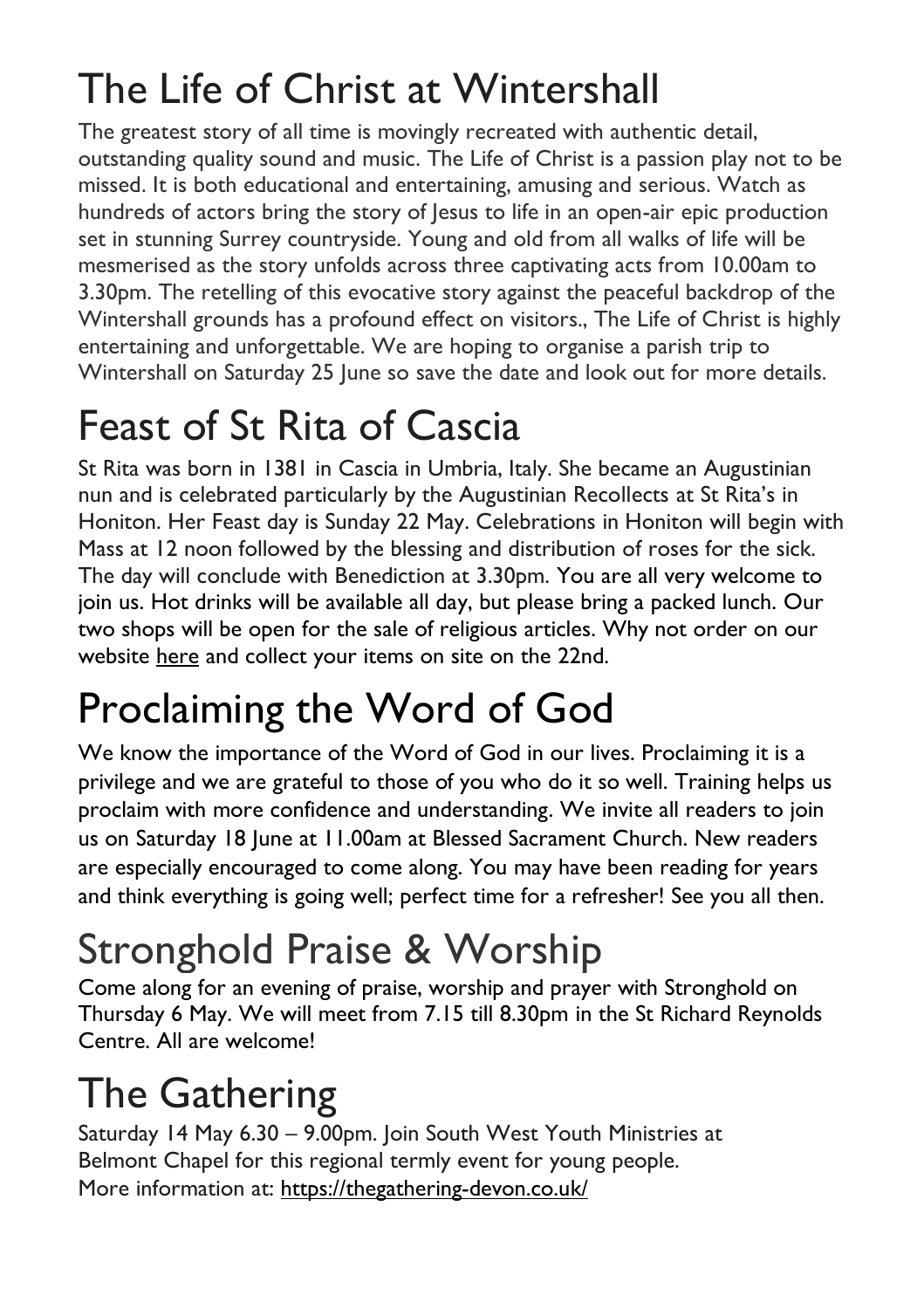

## Enquiring about the Catholic Faith

Are you, or is someone you know, interested in finding out more about becoming a Catholic? Perhaps you are a baptised Catholic but never received the Sacrament of Confirmation? Perhaps you're interested in joining a team to

help those who are enquiring? In the autumn we will begin to meet with those who would like to know more. Please get in touch with the Parish Office at Sacred Heart or Blessed Sacrament if you would like to join us on the journey.

# Residential Retreats

Residential silent and individually guided retreats. The retreat house with its large garden and pleasant rural walks nearby is situated near Looe in Cornwall. July 9-11 (Sat - Mon) Weekend Retreat (£160); July 11- 15 (Mon - Friday) Midweek Retreat (£320); July 9 -16 (Sat - Sat) 6 day Retreat (£560). Venue: Sclerder Abbey, near Looe. Cost includes full board & lodging. Please contact Plymouth Diocesan Ignatian Spirituality Group at diocesanignatianretreats@prcdtr.org.uk or phone 01752 769164 or 07823 447637 for further information or booking form.

## Plymouth Diocese Catechetical Camps 2022

This year our camps will be meeting at Grangehurst, at Buckfast Abbey, for the Junior and Senior Camps, and St Rita's in Honiton for the St Petroc's Camp. Junior Camp 7th August – 12th August (Grangehurst. School years 3–6). Senior Camp 31st July – 5th August (Grangehurst. School years 7–10). St Petroc's Camp 31st July – 5th August (St Rita's, Honiton. School years 11–12). Camp fee: £210. If you are able to help in any way with Camps this year please see attached information and get in touch: 01364 645360 / email: [info@prcdtr.org.uk.](mailto:info@prcdtr.org.uk)

## St Nicks News

We have September (Autumn term) spaces in our Nursery for 3 and 4 year old children. We offer the local authority 15 hours funding as well as the extended 30 hour funding for eligible families. Additional hours are charged at  $£4.30$  per hour. We would be delighted to show prospective parents our Nursery in action and to answer any questions they may have about joining our school community. Please contact Mrs Brocksom [\(abrocksom@stncs.uk](mailto:abrocksom@stncs.uk) / 01392 445403 option 4) to arrange a visit or to find out more. St [Nicholas](http://www.st-nicholas-exeter.devon.sch.uk/website) School website.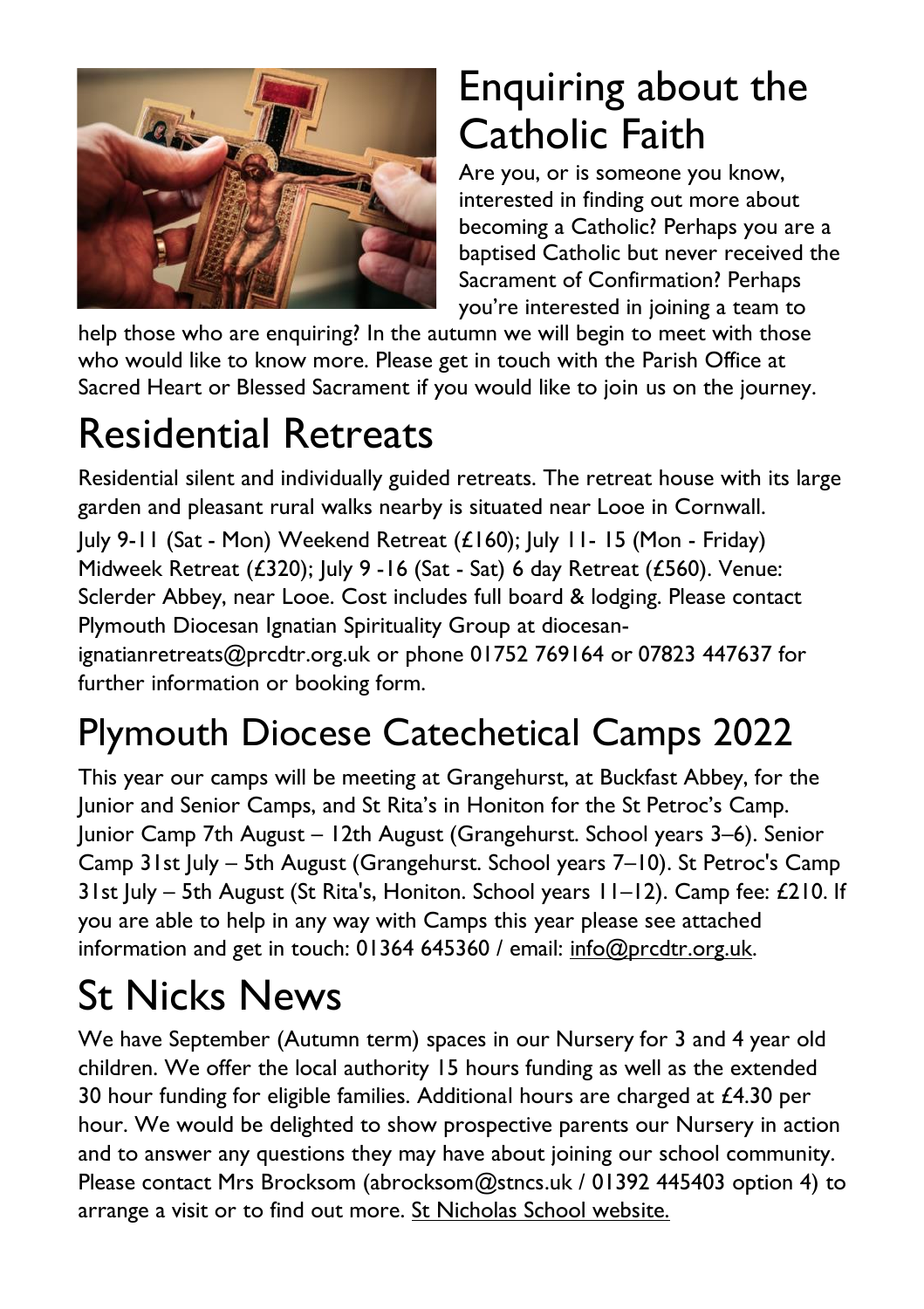#### Catholic Children's Society Plymouth **Great Big Diocesan Quiz**

**Friday 1 July at 7.30pm** and we would love to make this our biggest quiz ever. The last quiz in 2019 saw **9 teams** including one school compete for the



trophy, which was won on the night by Heretics from Blessed Sacrament and **almost £1500** was raised. All you need is to find a quiz master and a venue to host your parish quiz and then ask for teams to come forward to compete against each other in your parish on the night and against all the other parishes. If you would like to register an

interest to take part or would like to discuss the quiz in more detail, please email [vicki.dunstone@prcdtr.org.uk](mailto:vicki.dunstone@prcdtr.org.uk) - all materials will be supplied by CCSP – you just need to find a venue, a quiz master and some teams to compete. Good luck! *If anyone would like to organise a quiz to be held in either parish please contact the Parish Office.*

#### **Extend a Hand: Give Hope 2022 Annual Appeal**



Saturday 27 and Sunday 28 August

The theme of our CCSP Annual Appeal this year is 'Extend a Hand: Give Hope'**.** Packs will be sent to all parishes soon and we hope that even more parishes will be able to support this year's annual appeal as 30 parishes helped to raise over £17,000 in 2021.We have just received £875.90 in Gift Aid from last year's donations so it's wonderful if supporters are able to

tick the Gift Aid box if you can, as this money alone can help an extra 5 families through our Essential Grants programme.

# CAFOD

#### **Our New Campaign: Fix the Food System**

The global food system is broken. There is enough food to feed everyone in the world, but millions still live in poverty. There is a huge power imbalance between large-scale industrial agriculture, and millions of farmers around the world who grow food on small plots of land to make a living. In addition, the way we produce food is very bad for the planet, our common home. The good news is that there is a better way: many communities supported by CAFOD are producing food in a way that's good for them and good for the earth. The world needs our communities to take urgent action to *fix the food system.* If you're interested in finding out more see Cafod.org.uk/food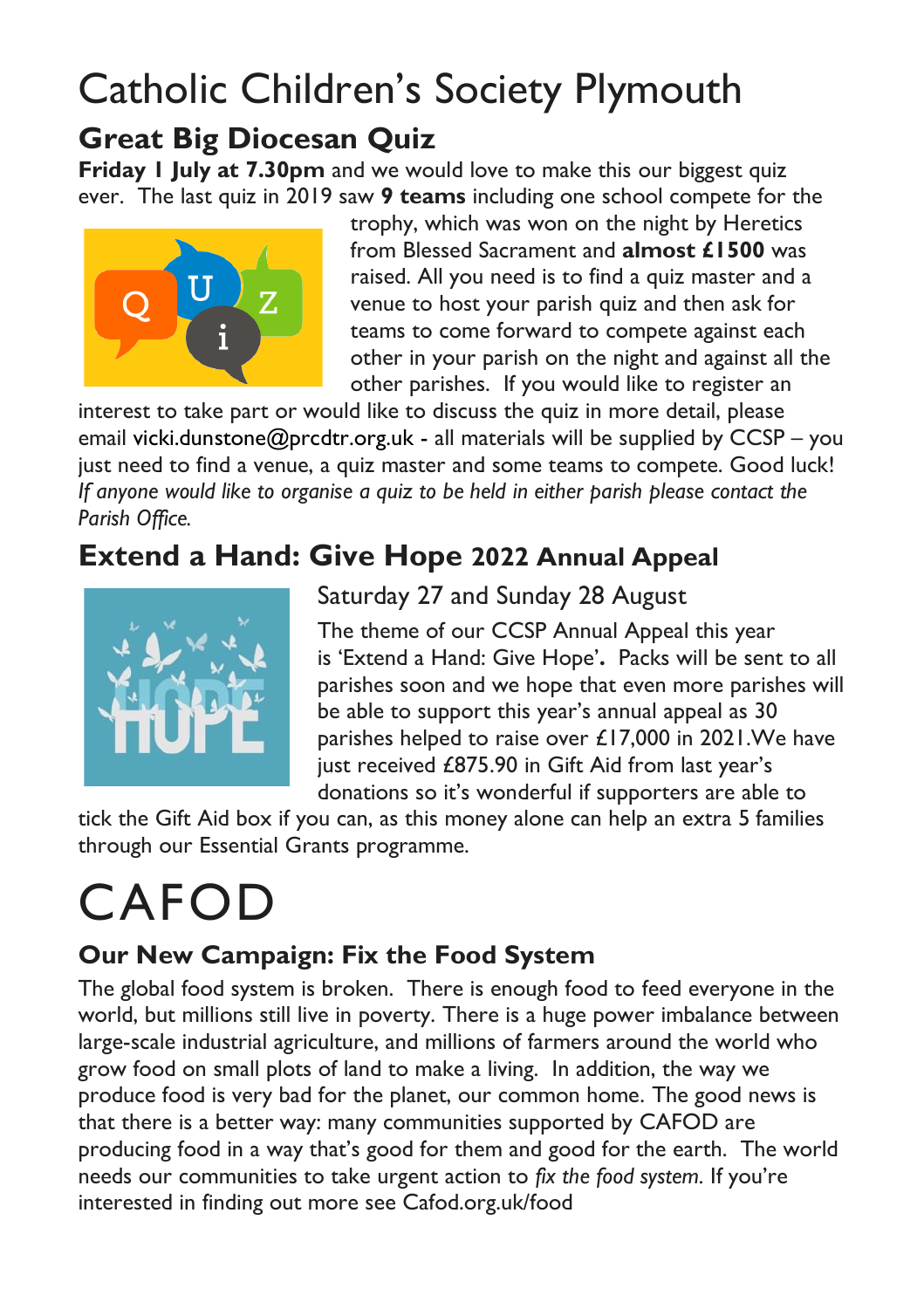#### **Step Into the Gap**

CAFOD offers opportunities for 18–30 year olds to gain experience, develop leadership skills and spend a year in the service of others. This allows them to inspire a generation of people to act for the poorest and most marginalised.

If you are interested, or know someone who might be there's [more info here.](https://cafod.org.uk/Education/For-young-people/CAFOD-Gap-year)

## Accommodation required

A young Catholic student who lives abroad has been accepted by Exeter University to do her masters. She will be there for four months commencing September 14. She has been trying to find accommodation, but she has had no success. Can any parishioner help? She will of course pay for this accommodation. If you can help please contact the Parish Office for more information. Thank you.

### Exeter Friends of Ukraine

Ukrainians living in Devon have created Devon for Ukraine, an online portal to link the various offers of help across the county and Ukrainians coming here, as well as Exeter Friends of Ukraine, which helps with the logistics of organising donations. For info or to volunteer, please contact:

Devon for Ukraine by emailing Tanya at [support@devonforukraine.com](mailto:support@devonforukraine.com) Exeter Friends of Ukraine by emailing Shannon at [shannonpack@hotmail.co.uk](mailto:shannonpack@hotmail.co.uk) Conversation Café by emailing Olya at [olya@maketank.org.uk](mailto:olya@maketank.org.uk)

Blessed Sacrament is still a collection point for donations for Exeter Friends of Ukraine. The updated list of needs is: **Dry Shampoo, Conditioner, Soap, Orthopaedic boots, Crutches, Wheelchairs, Protein bars, Protein drinks, Sweets, Toiletries, Cleaning products, Children's medicine, Tinned meat & fish, All Medicines, Sun cream, Lip balm, Squeezy baby food, Dry foods, Tinned food, Wet wipes, Hairbrushes.**

We ask that you only donate the items on the list. Donations are collected to be taken and sorted before loading into vans which are regularly departing Exeter for Ukraine. Thank you for all your donations

## Conversation Café

A pop-up Conversation Café has been launched in Exeter for Ukrainian refugees and host families to meet up. The Café, located at 6 Paris Street, is the brainchild of Olya Petrakova and Maketank. The Café is a place for local people to address the Ukrainian crisis – especially those who have expressed an interest in hosting refugees, Ukrainians settling in Exeter and the surrounding area, but also for people to find out information, fundraise, meet up and socialise.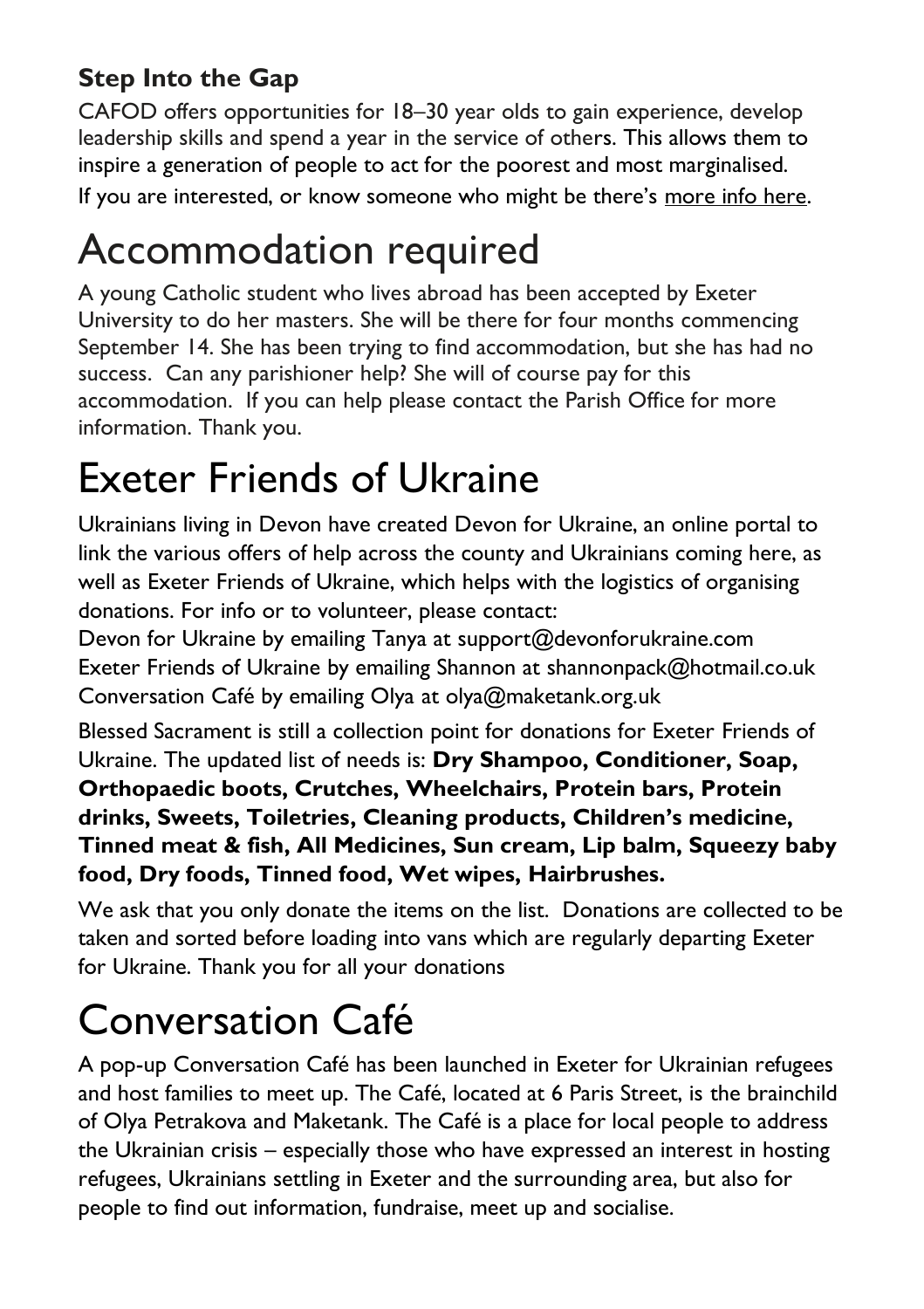### Catholic Women's League **Annual Pilgrimage to Buckfast Abbey**

Members of the CWL, and parishioners who are not CWL members, are invited to join our pilgrimage to Buckfast Abbey on Saturday 14 May. Mass will be celebrated by Bishop Mark followed by tea in the Grange. Cost: £10 for the coach payable on the day. The coach will leave South Street at 12 noon and Blessed Sacrament at 12.10pm. To book your place contact Frances Canning by 1 May a[t francesandedward@blueyonder.co.uk](mailto:francesandedward@blueyonder.co.uk) or telephone 01392 209542

## Vocations to the Priesthood Day of Recollection

A Day of Recollection for men discerning their vocation will be held on Saturday 21 May from 10:00 to 16:00 at Sclerder Abbey, near Looe, Cornwall The day will include Mass; a time of Adoration; a short conference; opportunity for Confession and 'One to One talks' with serving Priests from our Diocese; and sharing food together (this will be provided – please let us know of special dietary requirements). Under 18s welcome to attend with parents' permission. For further information and to register for the event, please contact Fr Jacek Kostuch on [Jacek.Kostuch@prcdtr.org.uk](mailto:Jacek.Kostuch@prcdtr.org.uk) by 16 May at the latest. Collection from Liskeard Station before 9.15 and return after can be arranged if needed.

## GIFT Growing in Faith Together

We had another wonderful session on Saturday morning. More than 30 families gathered to learn more about our faith. Celebating a 'teaching' Mass we explored the significance of the signs and symbols of the Mass. We all learnt so much!

**What Is GIFT?** GIFT is for families of faith who want to grow in their Catholic faith, meet other families and be supported in their faith journey. It is the gateway to the sacraments of Reconciliation, Holy Communion and Confirmation.

**GIFT Youth:** Fr Albert and our GIFT Youth Team meet with our young people for their own session. GIFT Youth [Registration](https://docs.google.com/forms/d/1js2AU2QewgH1ui7kjv2-mKDJcyulRGa34G-Eo3ao8FI/edit) Form.

#### **Family Prayer:** [Bedtime](https://www.blessedsacrament.org.uk/parish-life/gift/) Chats

**Next GIFT Family Session:** Saturday 11 June. We look forward to seeing you all then.

**Next GIFT Parents Zoom Session:** Wednesday 19 May 7.00pm

**Get in touch and Register:** If you would like to join us, please register using this link: GIFT Primary [Registration](https://docs.google.com/forms/d/1Qs8jP69t9hS5V3ukZvm34yn8pDZdS0iDYrhXY_j8pMQ/edit) Form.

If you have any questions, please get in touch with Maria at [exeter-pastoral](mailto:exeter-pastoral-assistant@prcdtr.org.uk)[assistant@prcdtr.org.uk](mailto:exeter-pastoral-assistant@prcdtr.org.uk)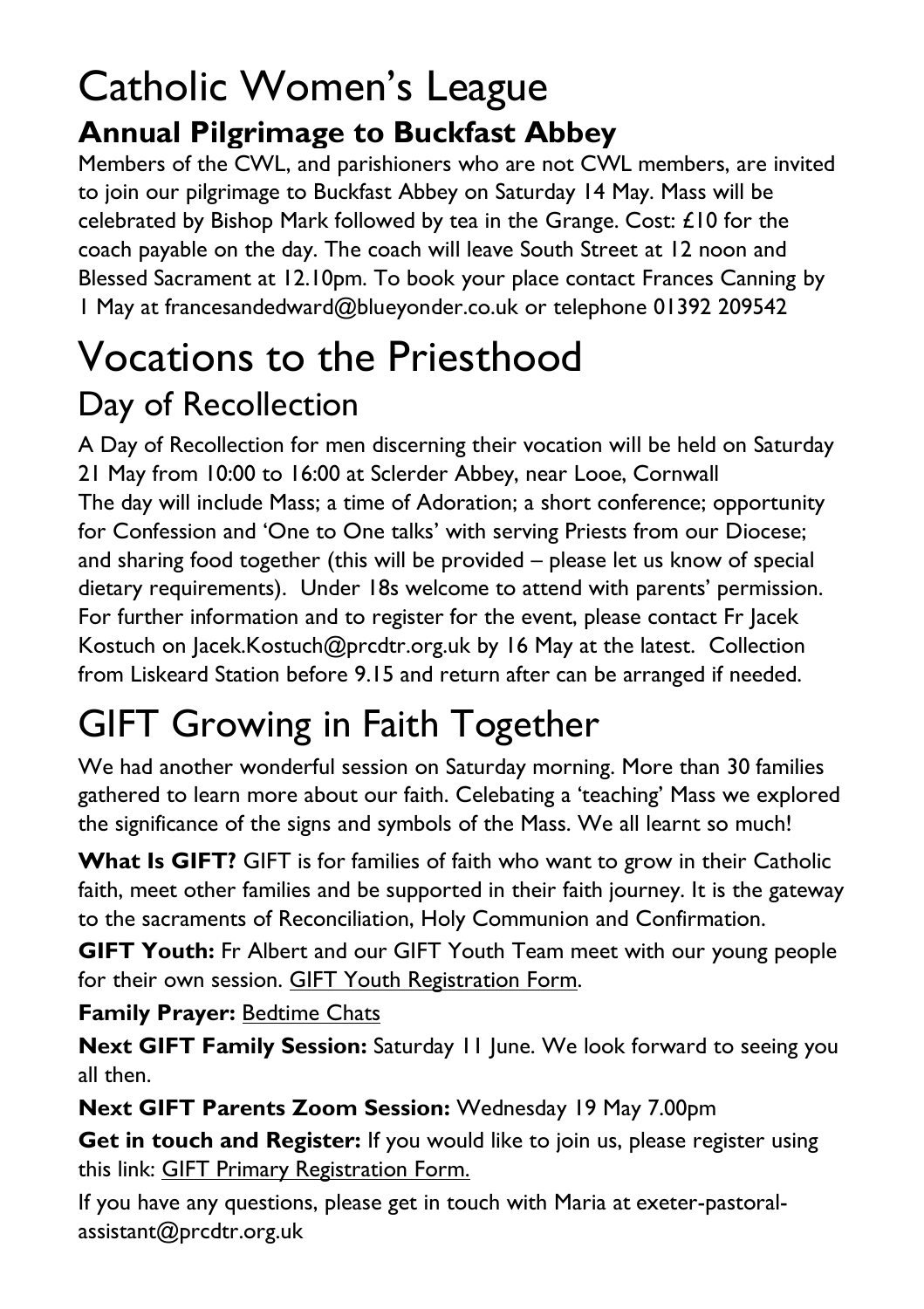# Welcomed into the life of grace

Please pray for **Nicholas Krowiarz** who will be baptised at Blessed Sacrament this weekend. Please also pray for his parents and Godparents. May the flame of faith and the Holy Spirit grow in his life as he takes his place among God's holy people. Congratulations!

# Pope's May prayer intention

For faith filled young people. We pray for all young people, called to live life to the fullest; may they see in Mary's life the way to listen, the depth of discernment, the courage that faith generates, and the dedication to service. [The Pope's Video](https://thepopevideo.org/)

## Sacred Heart online donations

**All donations are anonymous.** Please use [this](https://givealittle.co/campaigns/f94e8739-d2fd-4ce6-9fca60470ef39403) link to make your donation. Alternatively, you can go to Sacred Heart [website.](https://www.sacredheartexeter.org/) Scroll down to the 'Parish News' and click the highlighted 'Donate Here' text. There is also a link on our [Facebook](https://www.facebook.com/Sacred-HeartCatholic-Church-Exeter-422138011310698) Page. If you need further guidance email Sacred Heart Parish Office.

# Exeter foodbank News

May priority items: noodle and pasta snacks, sponge puddings, tinned vegetables, squash, sugar, UHT milk (green, one litre), jams and spreads, toilet rolls, shampoo & shower gel, chocolates and crisps, washing capsules

Please ONLY donate items from the list. Thank you for your understanding. Collection Points – Co-Op (Heavitree/St Thomas/Alphington Rd); Tesco (Exe Vale); Sainsbury's Alphington/Pinhoe/Guildhall); Waitrose (Gladstone Rd): Morrisons & One Stop Woodwater Lane. There is also a collection point at the back of the Sacred Heart church. Or you can donate money online [here](https://uk.virginmoneygiving.com/charity-web/charity/finalCharityHomepage.action?charityId=1016975&_ga=2.106832579.1384579075.1617955505-1667813714.1617955505) Each week we serve dozens of clients. We have over 160 volunteers working with over 180 agencies across the city. [Exeter foodbank Spring Newsletter](https://exeter.foodbank.org.uk/wp-content/uploads/sites/368/2022/04/EFBNewsletterSpring2022V5.pdf)

# Christian Aid Week 15 – 24 May

**Saturday 14 May** from 9:30am a Coffee Morning at Exeter Cathedral as part of Christian Aid Week and to celebrate the launch of our Letters for Creation display. More info: click [here](https://linkprotect.cudasvc.com/url?a=https%3a%2f%2fwww.exeter-cathedral.org.uk%2fwhats-on%2fevents%2fletters-for-creation-display%2f&c=E,1,UuadEMv9apYwuhjPzj0-Yjuryz97di41WBpSgcjYIFTg65R8hyHCKISUQj1NXdBcOYkZMeGAmPI5FBEXVGpZZPc5VxTgSnUwHSwjaqXT&typo=1)

**Saturday 21 May** starting at 11.00am with a commissioning at Exeter Cathedral, Exeter Christian Aid Group will host their second Christian Aid Week Sponsored Walk, beginning at the Cathedral Green and walking along the canal. Walk any distance of your choice up to the full 10 miles to Turf Lock and back. You are all warmly invited and it would be great if you could spread the word! Email [maryellis@phonecoop.coop](mailto:maryellis@phonecoop.coop) for more info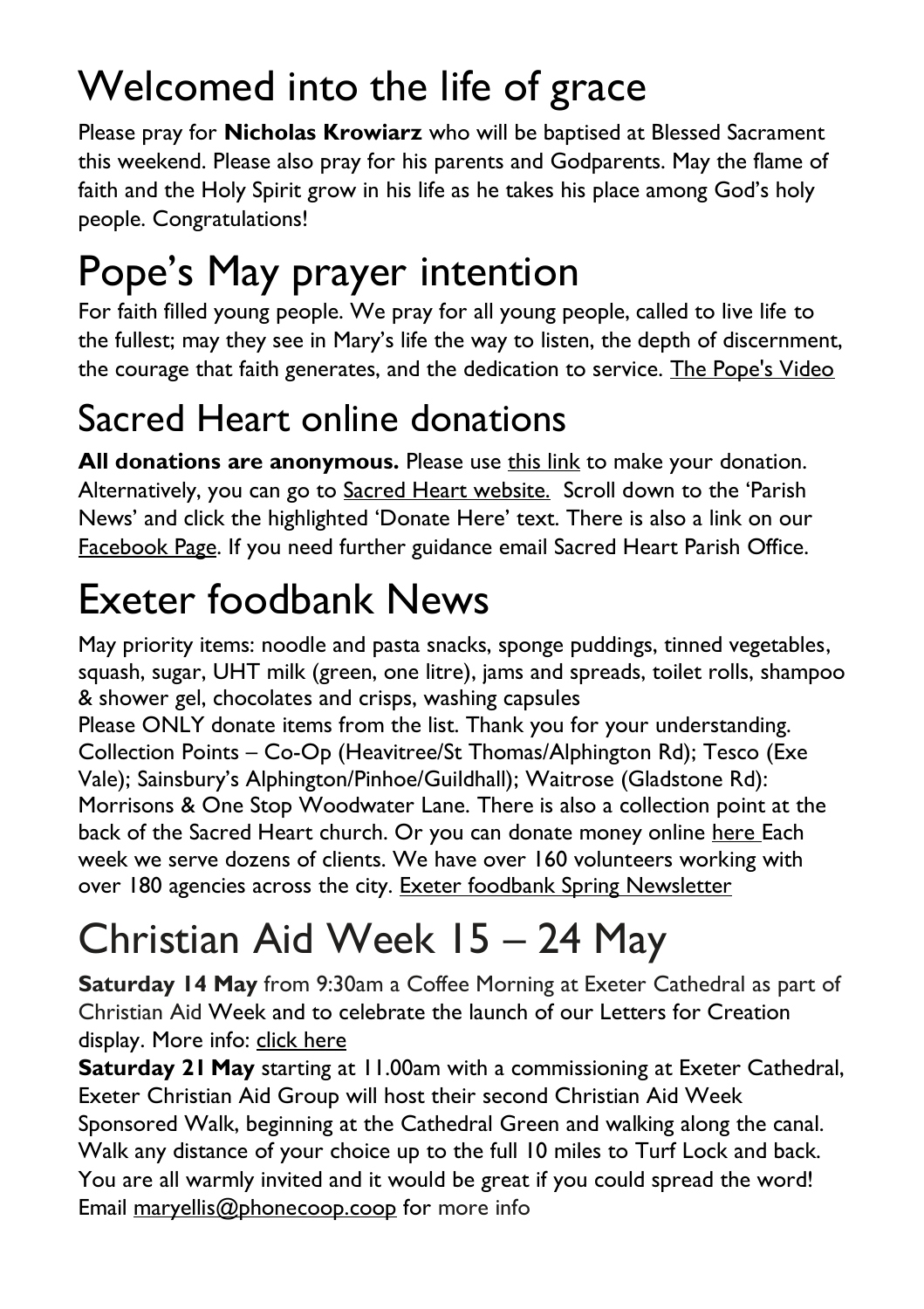## Pope Francis tweets…

For the 59th World Day of Prayer for Vocations I would like to reflect with you on the bigger meaning of 'vocation' in the context of a synodal Church that listens to God and the world.

## Exeter WAYmakers need your support

We want to give parishioners the opportunity to support this work by your prayers, your volunteering and your individual donations, to be a Catholic community effort across all our parishes. Please support us. Please place any donation in an envelope marked Exeter Waymakers and hand it in to the parish offices. If you wish to make your donation online to a parish account please clearly reference your donation Exeter Waymakers. Many thanks on behalf of the Waymakers Core Group. For more information contact Peter Schranz on [pschranz5@gmail.com](mailto:pschranz5@gmail.com) or Chris Lee.

# THE WORD

#### Sunday 8 May *4th Sunday of Easter*

First Reading – Acts 13:14.43-52 *We must turn to the pagans.*

Psalm Response: *We are his people, the sheep of his flock* Second Reading – Apocalypse 7:9.14-17 *The Lamb will be their shepherd and will lead them to springs of living water.*

Gospel – John 10:27-30 *I know my sheep and they follow me.*

#### Sunday 15 May 5*th Sunday of Easter*

First Reading – Acts 14:21-27 *They gave an account to the church of all that God had done with them.* Psalm Response: *I will bless your name for ever, O God my King.* Second Reading – Apocalypse 21:1-5 *God will wipe away all tears from their eyes.* Gospel – John 13:31-35 *I give you a new commandment: love one another.*